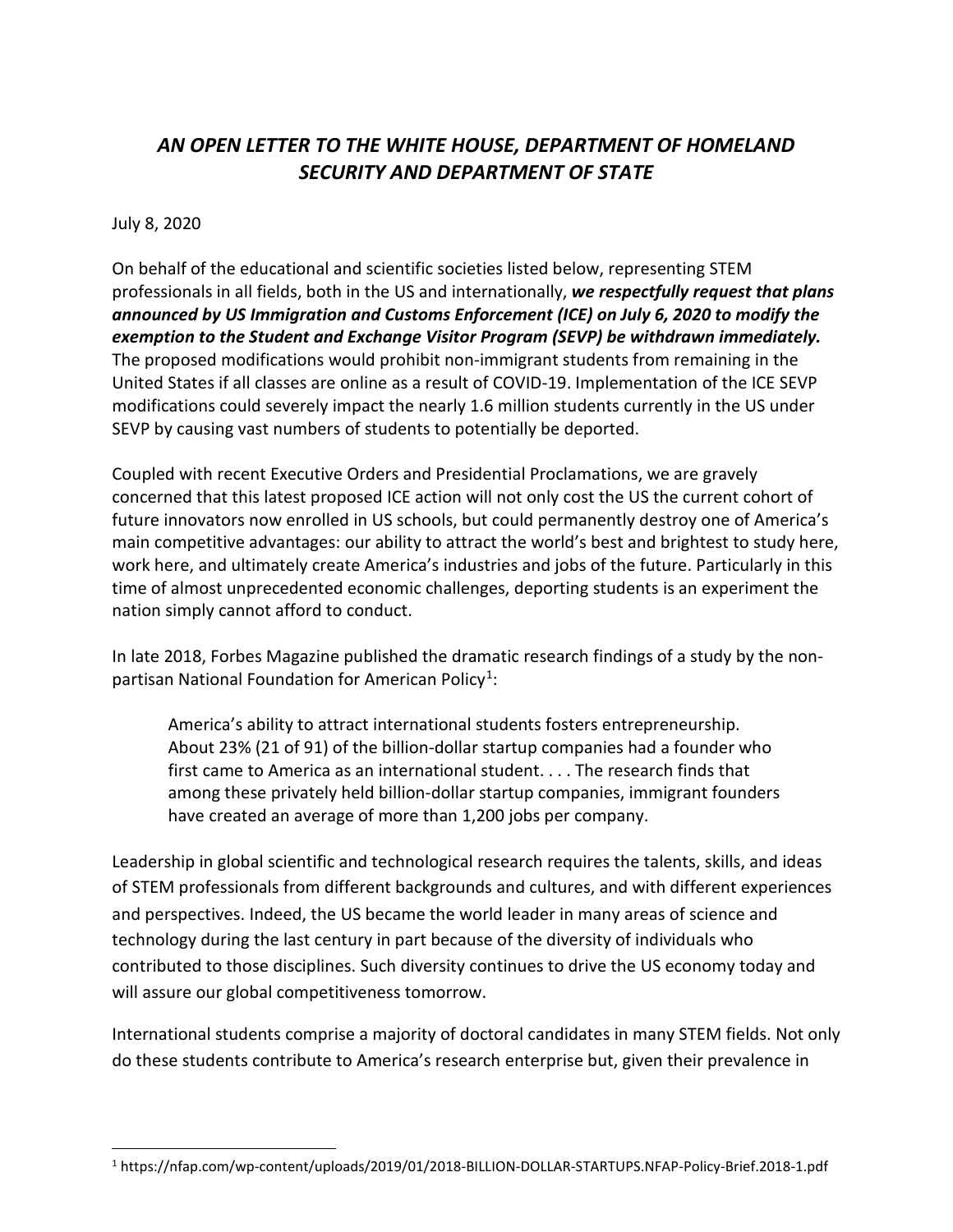graduate programs, international students are critical to supporting efforts to nurture and develop the talents of thousands of American students.

In order for the US to continue to be a STEM leader, however, we must maintain a robust visa program open to all nations. We call upon ICE to reconsider the unintended impact of crippling this program and, with it, the high-powered, education-driven engine of America's unparalleled innovation economy.

America's economy and prosperity have been and remain inextricably tied to our hospitality and diversity. Now, more than ever, is the time to honor, embrace, and extend that legacy by assuring that all those now studying here may continue to do so under the SEVP for both their benefit and our nation's.

Respectfully submitted,

Academy for Radiology & Biomedical Imaging Research American Anthropological Association American Association for Anatomy American Association for Cancer Research American Association for Dental Research American Association for the Advancement of Science American Association of Colleges of Pharmacy American Association of Geographers American Association of Immunologists American Association of Physicists in Medicine American Association of Physics Teachers American Astronomical Society American Chemical Society American Dairy Science Association American Educational Research Association American Geophysical Union American Institute for Medical and Biological Engineering American Institute of Biological Sciences American Institute of Aeronautics and Astronautics American Mathematical Society American Meteorological Society American Oil Chemists' Society American Physical Society American Physiological Society American Psychiatric Association American Psychological Association American Society for Biochemistry and Molecular Biology American Society for Cell Biology American Society for Gravitational and Space Research American Society for Investigative Pathology American Society for Microbiology American Society for Nutrition American Society for Pharmacology and Experimental Therapeutics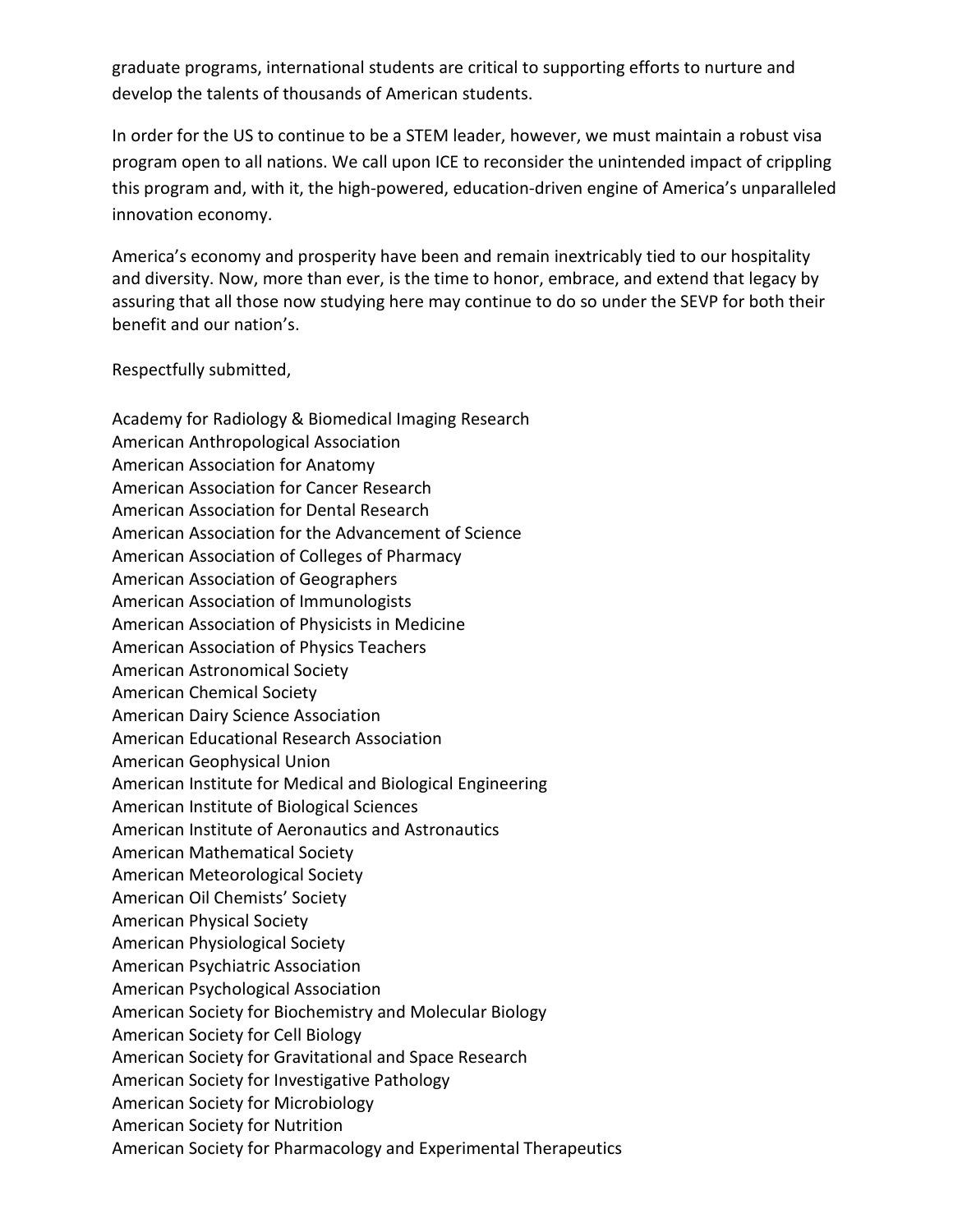American Society of Agronomy American Society of Animal Science American Society of Civil Engineers American Society of Human Genetics American Society of Landscape Architects American Society of Plant Biologists American Society of Tropical Medicine and Hygiene American Statistical Association American Thoracic Society AnitaB.org Association for Psychological Science Association for Research in Vision and Ophthalmology Association for Symbolic Logic Association for Women in Mathematics Association for Women in Science Association of Mathematics Teacher Educators Association of Population Centers Association of Science and Technology Centers Benjamin Banneker Association, Inc. Bigelow Laboratory for Ocean Sciences Biomedical Engineering Society Biophysical Society Clark Atlanta University Coalition for the Life Sciences Computing Research Association Conference Board of the Mathematical Sciences Consortium for Ocean Leadership Council of Scientific Society Presidents Council on Undergraduate Research Crop Science Society of America Ecological Society of America Education Development Center Endocrine Society Entomological Society of America Federation of American Scientists Federation of American Societies for Experimental Biology Genetics Society of America Geological Society of America Institute of Food Technologists Institute of Mathematical Statistics Institute of Transportation Engineers International Society for Magnetic Resonance in Medicine International Society for Stem Cell Research Linguistic Society of America Lupus and Allied Diseases Association, Inc. Materials Research Society Mathematical Association of America National Council of Teachers of Mathematics North American Vascular Biology Organization